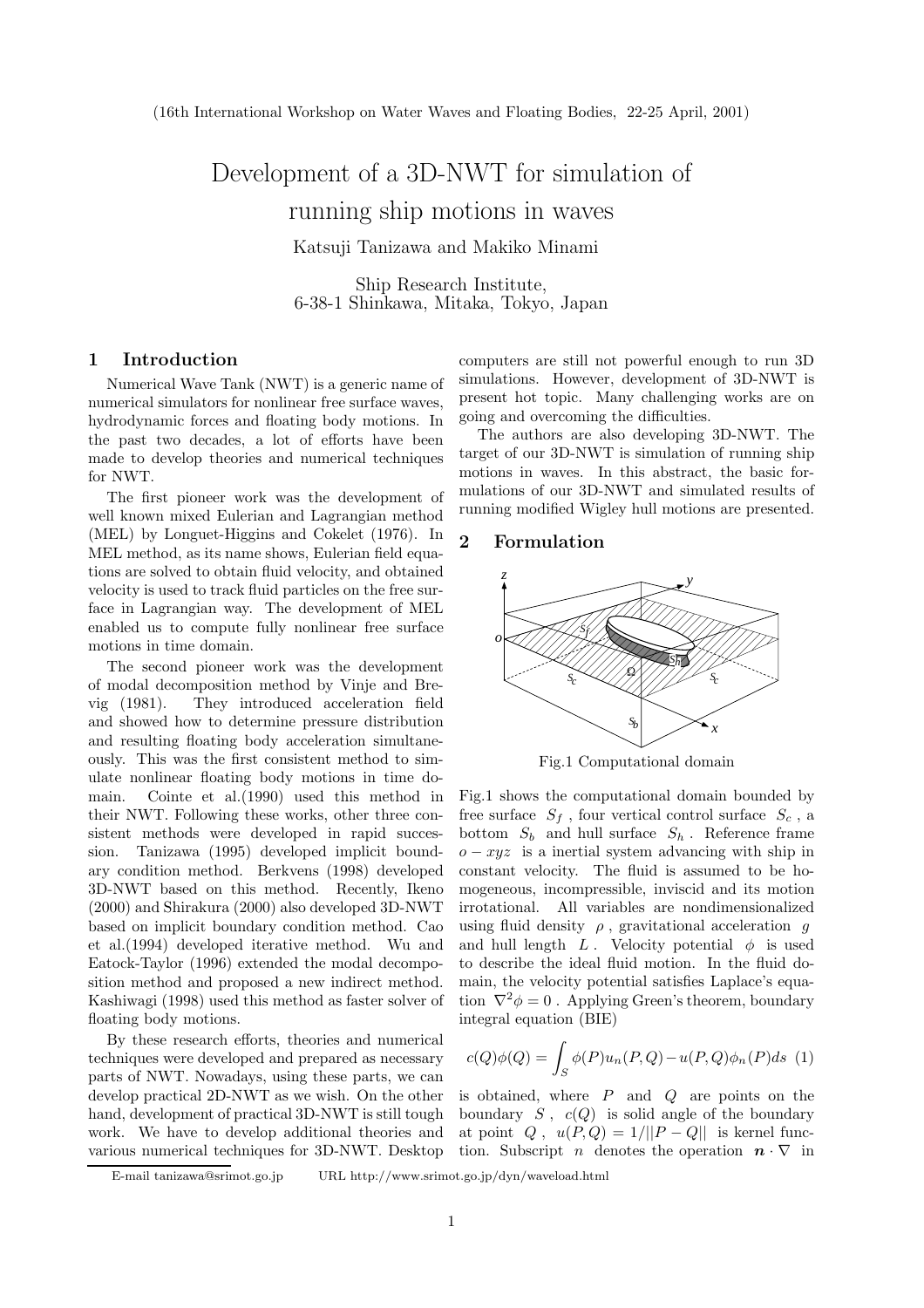which  $n$  is the unit surface normal vector. This BIE is valid also for  $\partial \phi / \partial t \equiv \phi_t$ .

Originally, NWT is developed for nonlinear time domain simulation. However, 3D-NWT requires large amount of computation. Capacity and speed of desktop computers are still not enough to simulate practical problems. Therefore, as the first step, the authors developed a linearized 3D-NWT to test various ideas by trial and error. In the linear NWT, the boundary shape is fixed to the mean position of oscillation and following boundary conditions (BC) for velocity field and acceleration field are imposed on it.

• Free surface

$$
\frac{\partial \zeta}{\partial t} = \phi_z - \frac{\partial \phi}{\partial x} \frac{\partial \zeta}{\partial x} - \frac{\partial \phi}{\partial y} \frac{\partial \zeta}{\partial y} , \qquad (2)
$$

$$
\frac{\partial \phi}{\partial t} = -\zeta - \frac{1}{2} (\nabla \phi \cdot \nabla \phi) , \qquad (3)
$$

where  $\zeta$  is wave elevation. Value of  $\phi$  on  $z = 0$ is given by time integral of eq.(3). The second order term  $(\nabla \phi \cdot \nabla \phi)/2$  is left to consider the steady wave field by running ship.

• Hull surface

$$
\frac{\partial \phi}{\partial n} = \boldsymbol{n} \cdot (\boldsymbol{V} + \boldsymbol{\omega} \times \boldsymbol{r}) \tag{4}
$$

$$
\frac{\partial \phi_t}{\partial n} = \boldsymbol{n} \cdot (\dot{\boldsymbol{V}} + \dot{\boldsymbol{\omega}} \times \boldsymbol{r}) \tag{5}
$$

where  $V$ ,  $\omega$  are velocity and angular velocity of the hull respectively, r is position vector of hull surface from the center of gravity.

• Bottom

$$
\frac{\partial \phi}{\partial n} = \frac{\partial \phi_t}{\partial n} = 0 \tag{6}
$$

• Vertical control surface

$$
\frac{\partial \phi}{\partial n} = \frac{\partial \phi_o}{\partial n}, \quad \frac{\partial \phi_t}{\partial n} = \frac{\partial \phi_{ot}}{\partial n}
$$
(7)

where  $\phi_o$  is velocity potential of linear propagating waves observed from  $o - xyz$  system.

To determine the acceleration of the hull  $\dot{V}, \dot{\omega}$ , we need pressure distribution  $p = -\phi_t - (\nabla \phi)^2/2 - z$ on the hull. Therefore, the acceleration is unknown before we solve BIE of  $\phi_t$ . This means we can not use BC(5) explicitly and some implicit methods are indispensable to solve the acceleration field. As explained in the introduction, implicit methods were studied in the past two decades and following four methods were available now.

- (1) Iterative method
- (2) Modal decomposition method
- (3) Indirect method
- (4) Implicit boundary condition method

In the present linear 3D-NWT code, the authors use modal decomposition method to save memory and CPU time. Above four methods are reviewed by Tanizawa(2000).

#### **3 Simulation 3.1 Target of the simulation**

For test trials of the newly developed 3D-NWT, motions of a modified Wigley hull were simulated. The modified Wigley hull form is defined as

$$
\eta = (1 - \xi^2)(1 - \zeta^2)(1 + 0.2\xi^2) \n+ \zeta^2(1 - \zeta^8)(1 - \xi^2)^4,
$$
\n(8)

where  $\xi = 2x/L$ ,  $\eta = 2y/B$ ,  $\zeta = z/d$ . The principle dimensions are shown in Table 1.

Table 1 Principle dimensions of ship

| Length: $L$                                   | 1L      |
|-----------------------------------------------|---------|
| Breadth: $B$                                  | 0.15L   |
| Draft: $d$                                    | 0.0625L |
| $\overline{\mathrm{Displacement}}$ : $\nabla$ | 0.56LBd |
| Water-Plane Area:<br>$A_w$                    | 0.693LB |
| Center of Gravity: $OG$                       | 0.012L  |
| Gyrational Radius: $k_{yy}$                   | 0.2325L |

The 3D-NWT is bounded by  $4L \times 4L$  square free surface area, four vertical control surfaces and a bottom at the depth  $L$ . Wave damping zone, used by Cointe(1990), is allocated at the border of the free surface. Since the breadth of the damping zone is L, the effective free surface is  $2L \times 2L$  square area. Boundary panels of the hull and NWT are shown in Fig.3 and Fig.4. On the damping zone, larger panels are used. At the location where flux is discontinuous such as intersection lines of free surface and hull, corner points on NWT and etc., double nodes and triple nodes are collocated. For this NWT, a higher order BEM (HOBEM) is newly developed. This HOBEM supports mixed use of triangular element (linear and quadratic) and rectangular element (linear, quadratic and Lagrangian). For the following simulation, linear triangular and linear rectangular elements are used. Total number of elements and collocation points are 4560 and 4827, respectively.

#### **3.2 Simulated results**

Using the 3D-NWT, motions of the running modified Wigley hull were simulated in regular waves. Parameters of simulations were 1)  $\chi = 180deg$ . (head sea), 2)  $Fn = 0.2$  and 3)  $\lambda/L = 0.5 \sim 3.0$ . Fig.5 shows simulated wave field around the hull at an instant of the periodical motion. Diffraction and radiation wave by hull is significant for shorter waves. We can observe small amplitude Kelvin wave pattern, too. However, the present code is still unstable for high speed simulation and convergence of Kelvin wave may be insufficient. The results presented in this paper is obtained by short simulation of about 10 wave encounter periods.

Next, simulated heave and pitch responses are shown in Fig.6. The thick solid line with black circle shows the result of simulation by 3D-NWT. The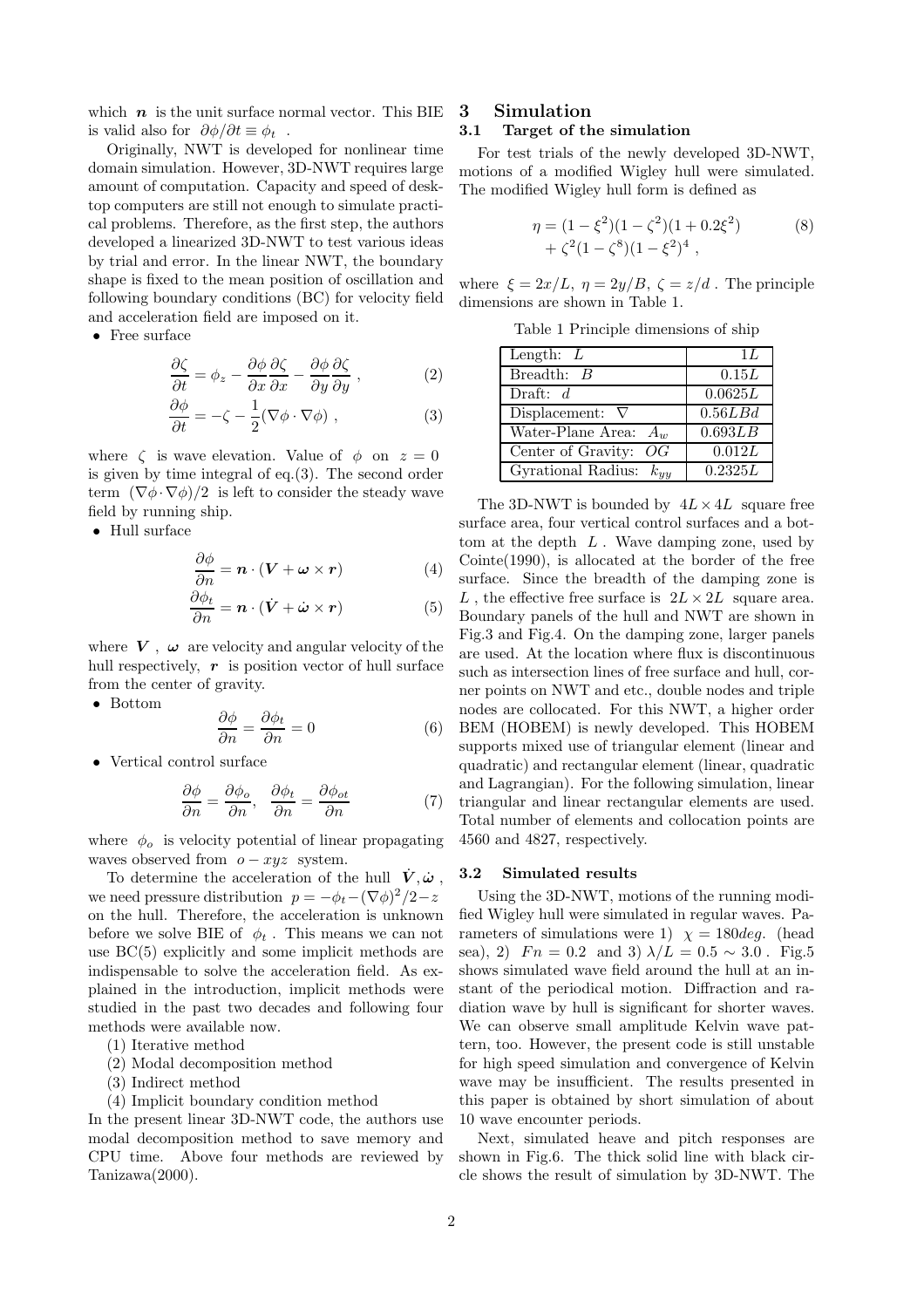thin solid line, broken line and white circle shows the result of enhanced unified theory (EUT), NSM and experiment by Kashiwagi et al.(2000). In comparison with heave responses, you see a gap in resonant frequency between NWT and others. The reason of this gap is under investigation and not clear now. In comparison with pitch responses, agreement between NWT and others are good. NWT gives a little larger response which looks nearer to experiment than EUT and NSM. Looking at phase, agreement between NWT and others is good in longer wave range. However in short wave range,  $\lambda/L < 1.0$ , the agreement is not enough. Since the panel size is fixed for entire wave range, lack of resolution may be the reason of this disagreement in shorter wave range.



Fig.3 Boundary panels on the ship hull



Fig.4 Boundary panels on NWT

### **4 Conclusion**

In this short paper, a newly developed 3D-NWT is introduced and simulated running modified Wigley hull motions are reported promptly. The results qualitatively agree with EUT, NSM and experimental data of Kashiwagi. However, the accuracy and numerical stability are still insufficient. To make this 3D-NWT practicable, we have to stabilize the free surface simulation around hull and check the accuracy of hydrodynamic force and motions precisely. Diffraction problem, radiation problem and radiation-diffraction problemshould be simulated step by step for systematic accuracy check. Result

of these systematic accuracy check will be reported at the workshop.

Our final goal is development of fully nonlinear 3D-NWT for simulation of running ship motions in waves. After we complete linear 3D-NWT, we intend to extend it to body surface nonlinear code and fully nonlinear code step by step.

### **References**

- 1) Longuet-Higgins,M.S. and Cokelet,E., (1976), "The deformation of steep surface waves on water I. A numerical method of computation", *Proc. Roy. Soc.* ser.A350, pp.1-26
- 2) Vinje, T. and Brevig, P. (1981), "Nonlinear Ship Motions", *Proc. 3rd. Int. Conf. on Num. Ship Hydro.*, pp.IV3-1-IV3-10
- 3) Cointe,R.,Geyer,P.,King,B.,Molin,B. and Tramoni,M. (1990), "Nonlinear and linear motions of a rectangular barge in perfect fluid", *Proc. 18th Symp. on Naval Hydro.*, AnnArbor, Michigan, pp.85-98
- 4) Tanizawa,K., (1995), "A Nonlinear Simulation Method of 3-D body Motions in Waves", *J. Soc. Nav. Arch. Japan*, vol.178, pp.179-191
- 5) Van Daalen, E.F.G. (1993), "Numerical and Theoretical Studies of Water Waves and Floating Bodies", *Ph.D. thesis*, University of Twente, The Netherlands, pp.1-285
- 6) Berkvens,P.J.F. (1998), "Floating bodies interacting with water waves", *Ph.D. thesis*, University of Twente, The Netherlands, pp.1-161
- 7) Ikeno,M., (2000), "A numerical model for 3-D floating body motion in nonlinear waves using the BEM", *Proc. 10th ISOPE Conf.*, Vol.3, pp.201-213
- 8) Shirakura,Y., Tanizawa,K. and Naito,S. (2000), "Development of 3-D fully nonlinear numerical wave tank to simulate floating bodies interacting with water waves", *Proc. 10th ISOPE Conf.*, Seattle, Vol.3, pp.253-262
- 9) Wu, G.X. and Eatock Taylor, R. (1996), "Transient motion of a floating body in steep water waves", *Proc. of 11th Int. Workshop on Water Waves and Floating Bodies*, Hamburg
- 10) Kashiwagi, M. (1998), "Nonlinear simulations of wave-induced motions of a floating body by means of MEL method", *Proc. of 3rd Int. Conf. on Hydrodynamics*, Seoul.
- 11) Cao, Y., Beck, R. and Schultz, W.W. (1994), "Nonlinear motions of floating bodies in incident waves", *9th Workshop on Water Waves and Floating Bodies*, Kuju,Oita, pp.33-37
- 12) Kashiwagi,M., Kawasoe,K. and Inada,M. (2000), "A study on ship motion and added resistance in waves", *J.Kansai Soc. N. A. Japan*, Vol.234, pp.85- 94
- 13) Tanizawa, K.,  $(2000)$ , ", The state of the art on numerical wave tank", *Proc. 4th Osaka colloquium on seakeeping performance of ships*, pp.95-114